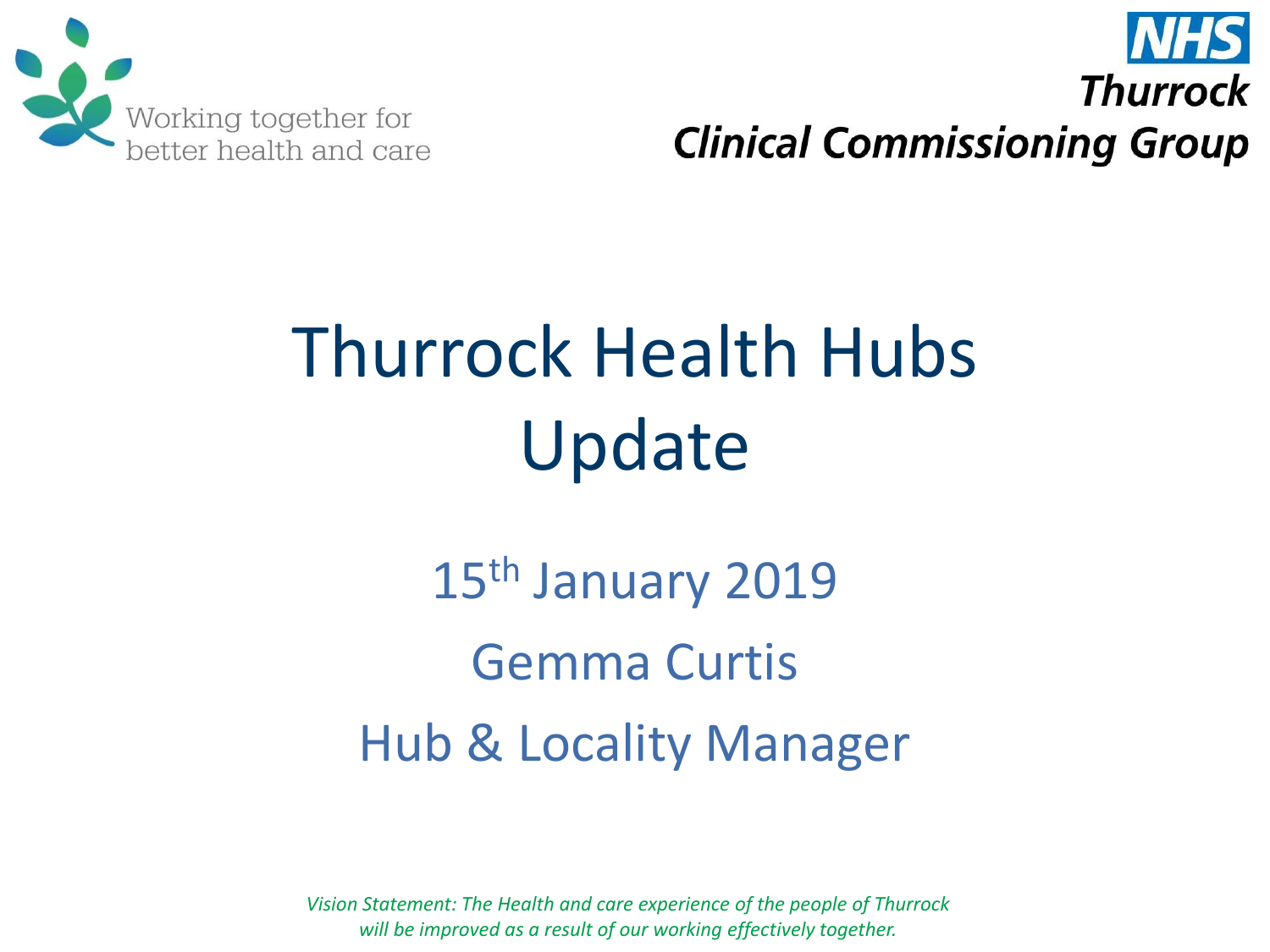

**NHS Thurrock Clinical Commissioning Group** 

#### Thurrock Health Hubs Locations



*Vision Statement: The Health and care experience of the people of Thurrock will be improved as a result of our working effectively together.*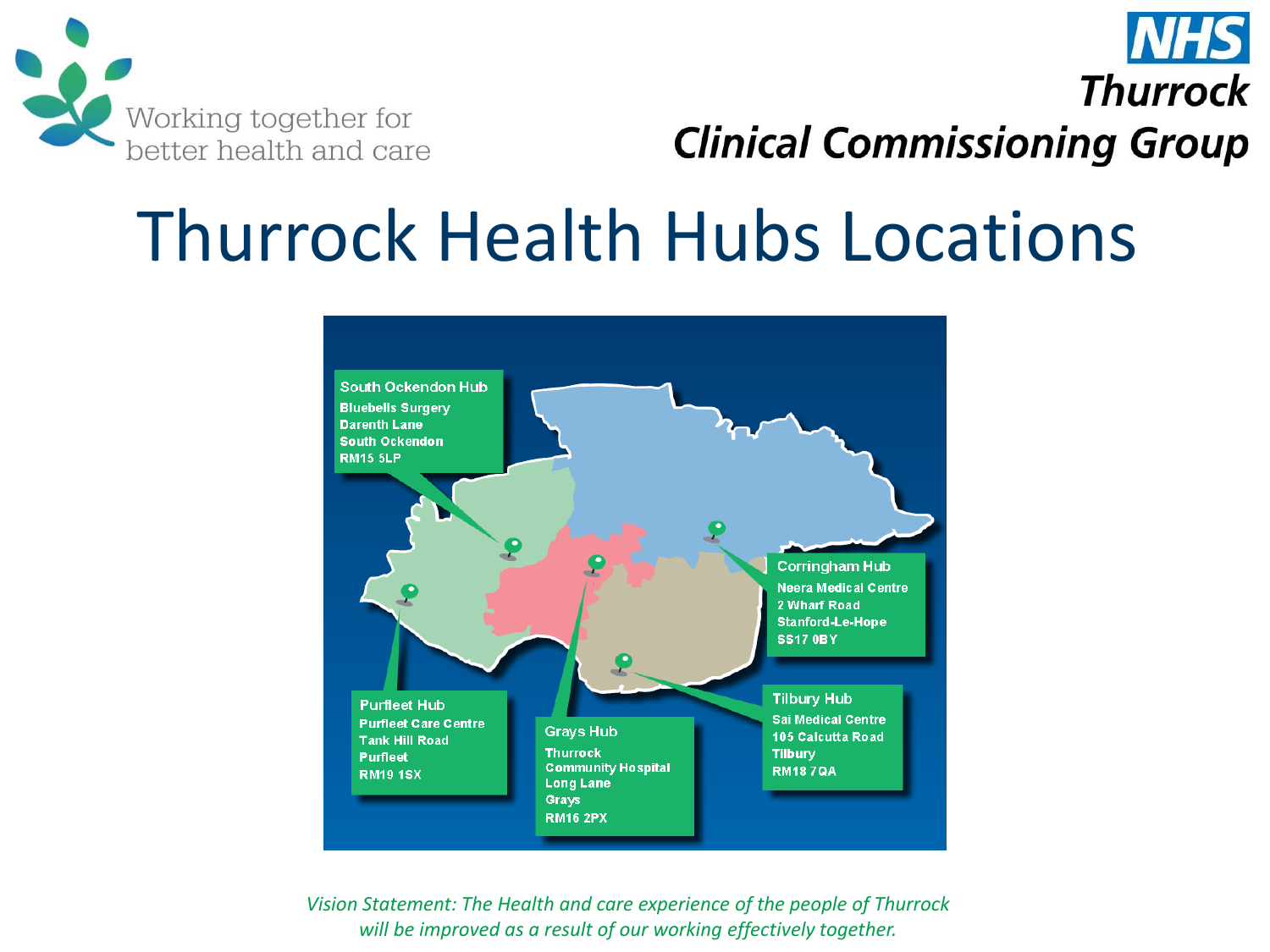

#### Working together for<br>better health and care<br>Services Offered by Thurrock Health **Clinical Commissioning Group** Hubs

- The Thurrock Health Hubs provide an extended hours service that offers routing appointments at 1 of our 5 locations, weekday evenings 7pm – 9pm and weekend mornings 9am – 12noon. In addition we offer Saturday afternoon at the Grays hub 1pm – 4pm
- All appointments must be booked through your normal GP practice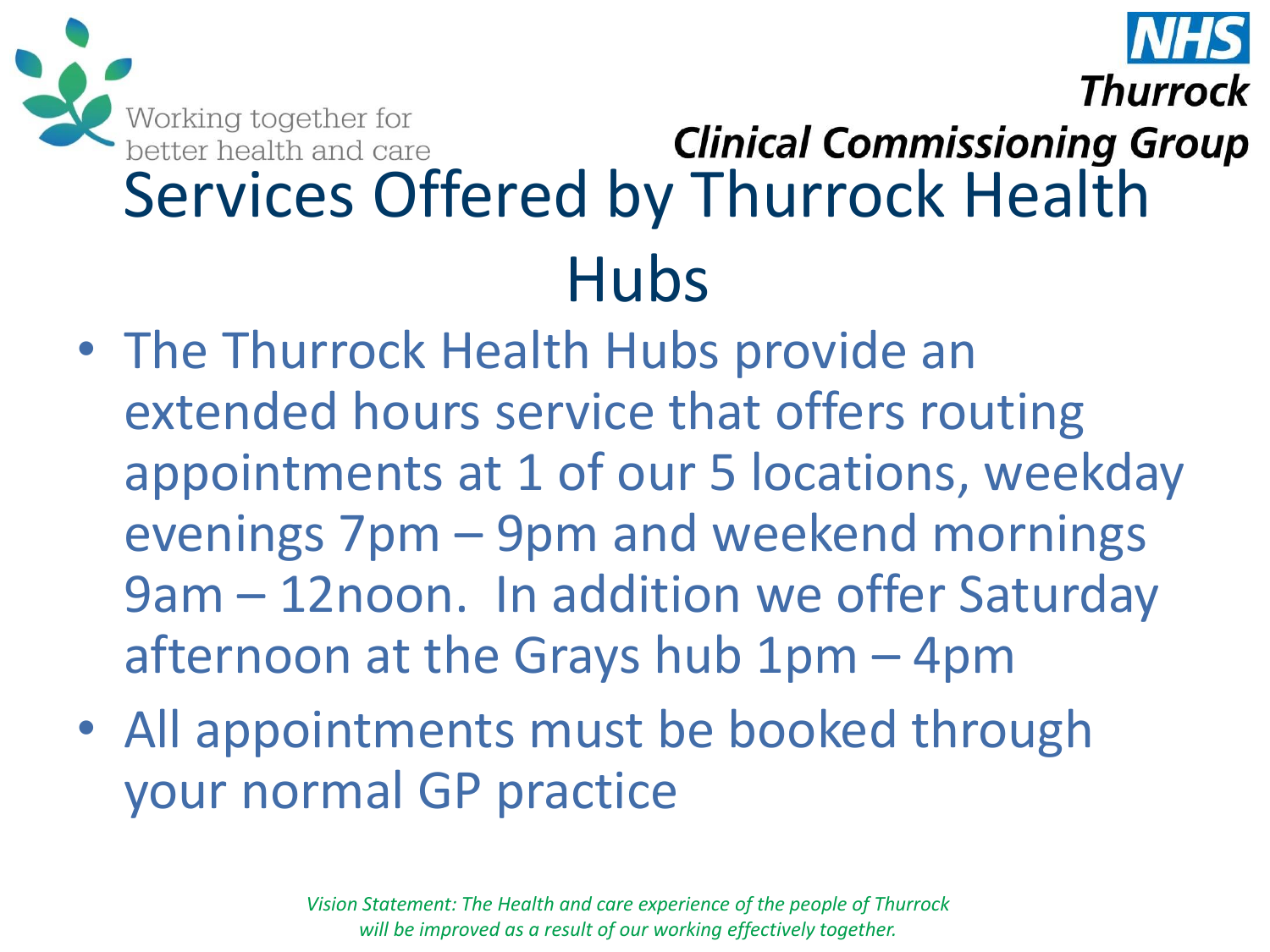

Thurrock **Clinical Commissioning Group** 

## Clinics Offered

- GP & Nurse clinics daily at each hub
- Specialist nursing clinics for Asthma and Diabetes (Monday – Corringham Hub Asthma, Tuesday – Tilbury Hub Diabetes & Wednesday – Grays Hub Asthma)
- MSK Specialist
- **Physiotherapist**
- **Community Gynaecologist**
- Community Paediatric Dietician
- Advance Nurse Practitioners (ANPs)
- Clinical Pharmacists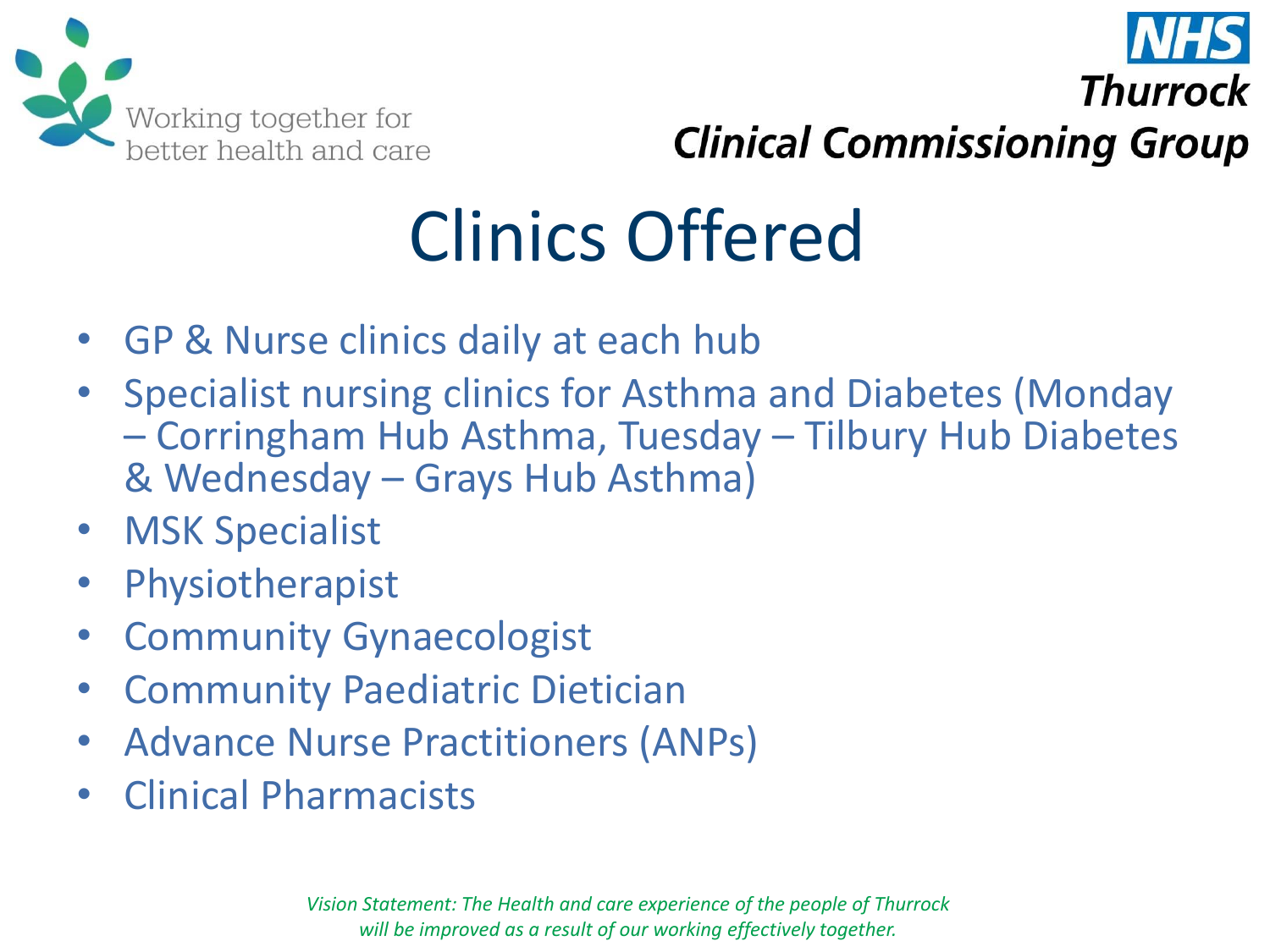

**Clinical Commissioning Group** 

**Thurrock** 

## What can you see the nurse for?

- Ear Syringing (olive oil or sodium bicarbonate 2 weeks prior)
- Pill Check
- Dressings & Stitch Removal
- **Smear Tests**
- **Contraception**
- COPD
- Asthma Review
- Diabetes Review
- Blood Pressure Checks
- Pre-Coil Checks
- Chlamydia swabs
- Vaccinations
	- Childhood Immunisations
	- Booster Immunisations
	- Whooping Cough Vaccine
	- Travel Vaccine
	- Depo
	- Shingles (70-79 years)
	- Hepatitis B
	- Vitamin B12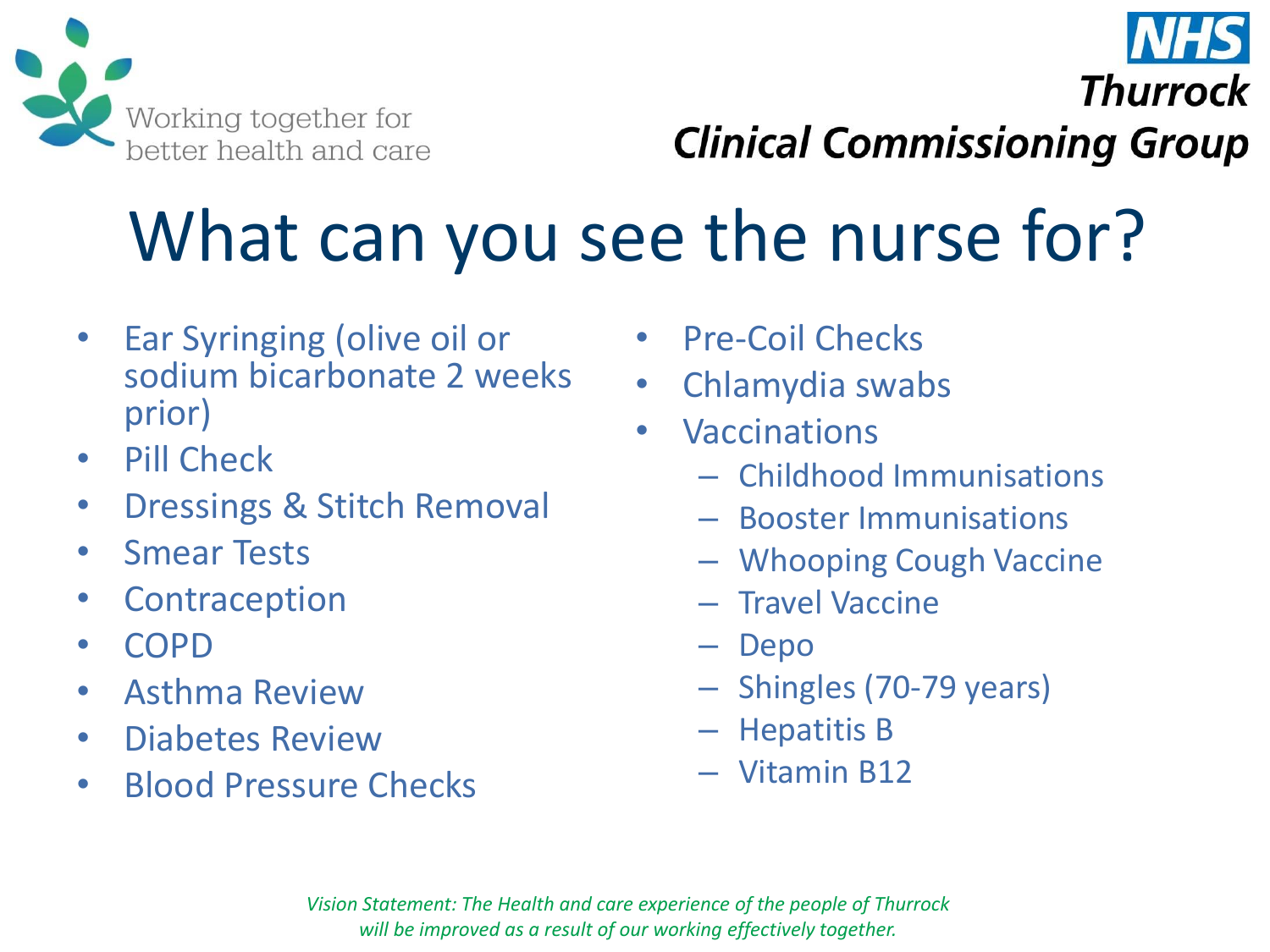

**Thurrock Clinical Commissioning Group** 

# What can you see the GP for?

- The hub GPs are able to see you for all routine appointments and can refer you for the following:
	- Blood test
	- X-Rays
	- Microbiology
	- 2 week wait urgent referrals
	- All other referrals need to be actioned by your own surgery. Once you have seen a hub GP a task will be sent to your practice to make the referral